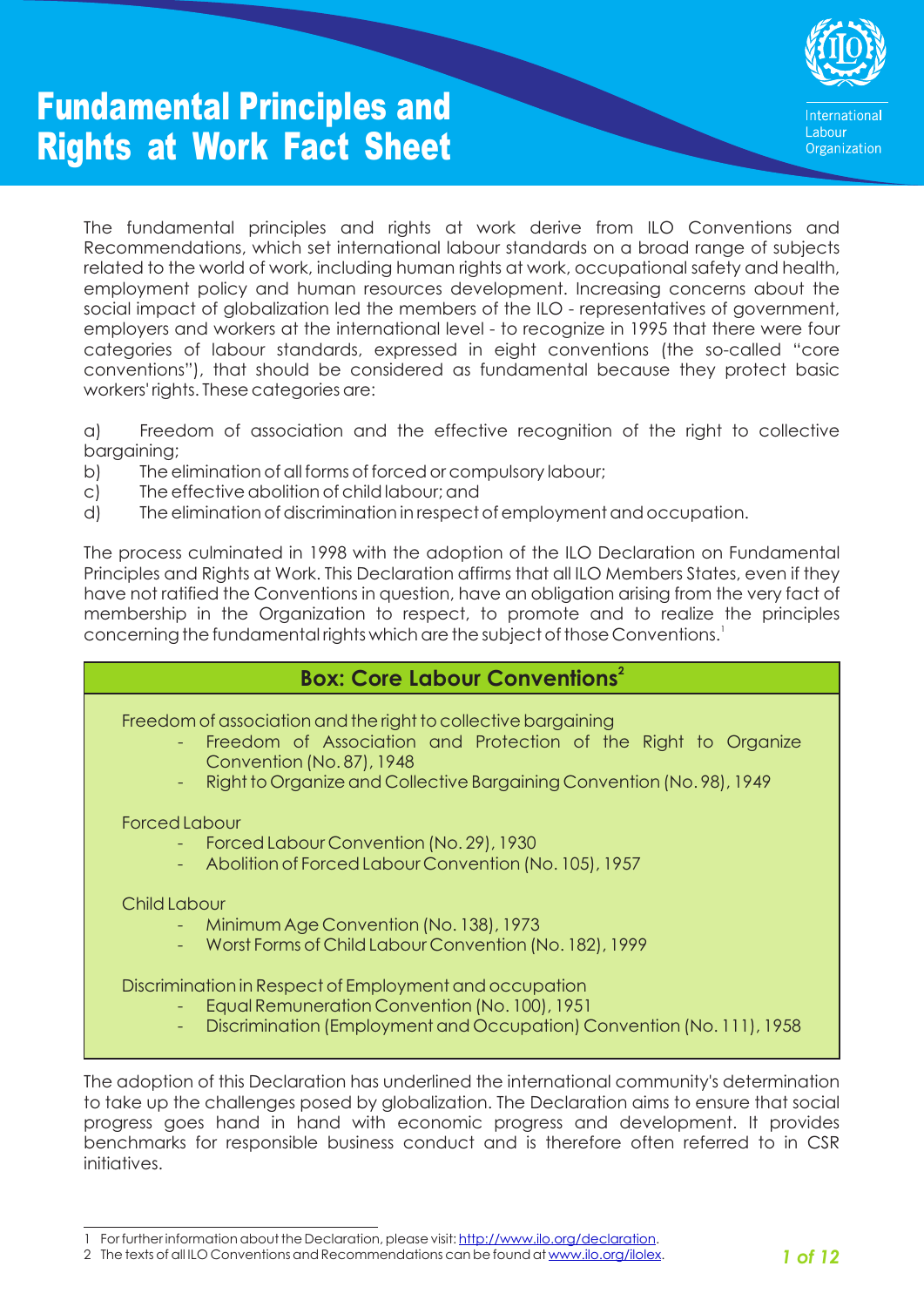

The ILO's main tool for promoting labour standards and principles in the corporate world is the Tripartite Declaration of Principles concerning Multinational Enterprises and Social Policy (ILO MNE Declaration). The ILO MNE Declaration is unique in this area as it was developed by representatives of governments, employers, and workers, and is the most comprehensive instrument in advancing the labour dimension of CSR.

The ILO MNE Declaration contains recommendations on how companies can voluntarily apply principles deriving from international labour standards in the areas of general policies, employment promotion and security, equality of opportunity and treatment, training, wages and benefits, minimum age, occupational safety and health, and industrial relations. As such, it provides more detailed guidance on labour issues and a more complete picture of how companies can maximize their positive contribution to society, and minimize any negative impacts.

### The Relationship Between Labour Principles and Business

ILO Conventions are international treaties, which, upon ratification by a member state, become an obligation that they are transposed into national legislation which ultimately binds companies' operation. Companies must respect national law in their efforts to advance the labour principles.

Although only member States ratify conventions, conventions and recommendations contain principles and valuable guidance which may also be relevant to companies seeking to improve their workplace practices beyond legal compliance. The ILO MNE Declaration takes the principles underlying certain international standards addressed to governments and expresses them as expectations concerning the behaviour of business. A summary of ILO MNE Declaration principles for companies is provided in Annex !.

The ILO MNE Declaration can provide guidance concerning not only the four labour principles but also other key areas. The ILO MNE Declaration is based on the assumption that certain principles derived from international standards are relevant to enterprises.

### Freedom of Association

Freedom of association implies a respect for the right of all employers and all workers to freely and voluntarily establish and join groups for the promotion and defence of their occupational interests.

Workers and employers have the right to set up, join and run their own organizations without interference from the State or any another entity.

Employers should not interfere in workers' decision to associate, try to influence their decision in any way, or discriminate against either those workers who choose to associate or those who act as their representatives.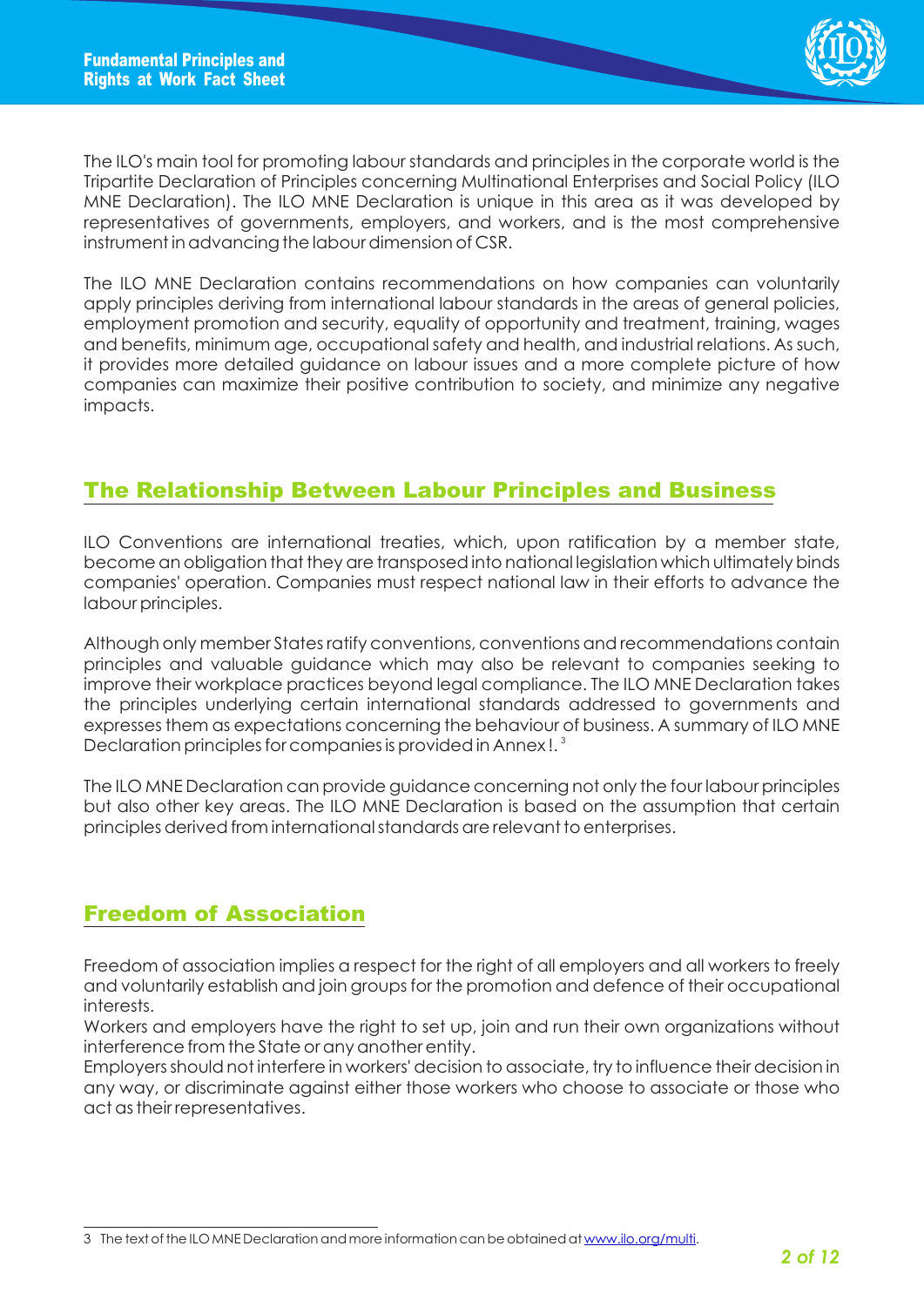

## Collective Bargaining

Voluntary collective bargaining is a process through which employers and workers discuss and negotiate their relations, in particular terms and conditions of work. Participants include employers themselves or their organisations, and trade unions or, in their absence, representatives freely designated by the workers.

Collective bargaining can only function effectively if it is conducted freely and in good faith by all parties. This implies:

- Making efforts to reach an agreement;
- Carrying out genuine and constructive negotiations;
- Avoiding unjustified delays;
- Respecting the agreements concluded and applied in good faith; and
- Giving sufficient time for the parties to discuss and settle the collective disputes.

Bargaining in good faith aims to reach mutually acceptable collective agreements. Where agreement is not reached, dispute settlement procedures ranging from conciliation through mediation to arbitration may be used.

Workers' representatives should be given appropriate facilities, taking account of the needs, size, and capabilities of the enterprise involved, that will enable them to do their work effectively and allow them to perform their role without interference. Workers' representatives should be provided with information required for meaningful negotiations.

The collective bargaining process also covers the phase before actual negotiations – information sharing, consultation, joint assessments – as well as the implementation of collective agreements. Collective agreements should include provisions for the settlement of disputes.

In order to facilitate negotiations, the use of conciliation and mediation that is voluntary or established by law, may be accepted. On the other hand, arbitration is only legitimate if requested by both parties or required by law.

#### The Responsibility of Government

To realise the principle of freedom of association and the right to collective bargaining in practice requires a legal basis which guarantees that these rights are enforced. It also requires an enabling institutional framework, which can be tripartite, between the employers' and workers' organisations, or combinations of both. Individuals who wish to exercise their rights to have their voice heard also must be protected from discrimination. And employers' and workers' organisations must accept each other as partners for solving joint problems and dealing with mutual challenges.

Governments have the responsibility for ensuring that the legal and institutional frameworks exist and function properly. They should also help to promote a culture of mutual acceptance and cooperation.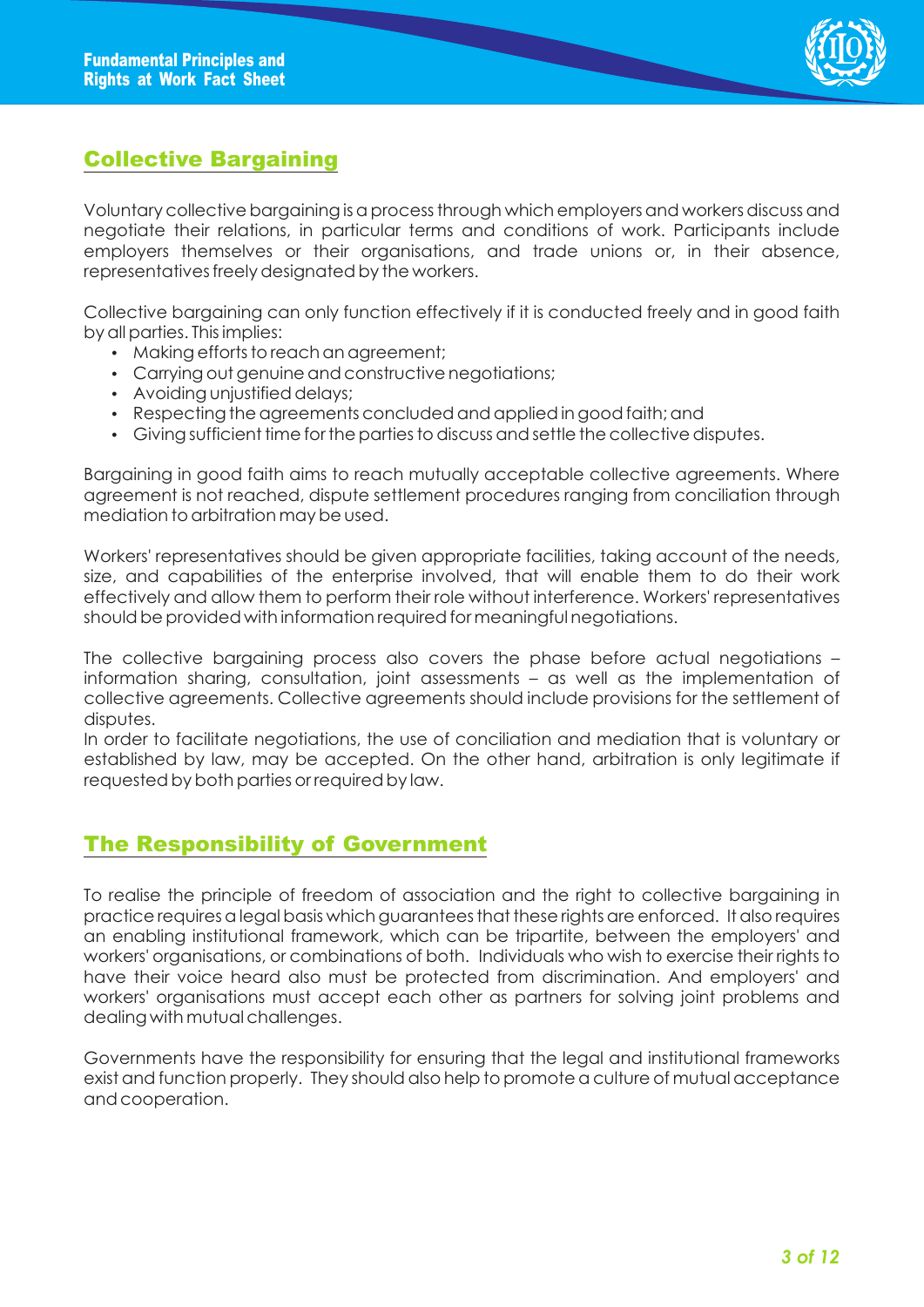

# Why Freedom of Association and Effective Recognition of the Right to Collective Bargaining are Important

Freedom of association enables workers and employers to join together to protect better not only their own economic interests but also their civil freedoms such as the right to life, to security, to integrity, and to personal and collective freedom. As an integral part of democracy, this principle is crucial in order to realize all other fundamental principles and rights at work.

Collective bargaining is a constructive forum for addressing working conditions and terms of employment and relations between employers and workers, or their respective organizations. It can help in anticipating potential problems and can advance peaceful mechanisms for dealing with them; and finding solutions that take into account the priorities and needs of both employer and workers. Sound collective bargaining benefits both management and workers, and the peace and stability it promotes benefit society more generally.

## How Companies Can Uphold Freedom of Association and the Effective Recognition of the Right to Collective Bargaining

Businesses face many uncertainties in this rapidly changing global market. Establishing genuine dialogue with freely chosen workers' representatives enables both workers and employers to understand each other's problems better and find ways to resolve them. Security of representation is a foundation for building trust on both sides. Freedom of association and the exercise of collective bargaining provide opportunities for constructive dialogue and resolution of conflict, and this harnesses energy to focus on solutions that result in benefits to the enterprise and to society at large.

| In the workplace:           | Respect the right of all workers to form and join a trade<br>union of their choice without fear of intimidation or<br>reprisal, in accordance with nationals law<br>Put in place non-discriminatory policies and<br>procedures with respect to trade union organisation,<br>union membership and activity in such areas as<br>applications for employment and decisions on<br>advancement, dismissal or transfer.<br>Provide information needed for meaningful bargaining<br>Provide worker representatives with appropriate<br>facilities to assist in the development of effective<br>collective agreement |
|-----------------------------|--------------------------------------------------------------------------------------------------------------------------------------------------------------------------------------------------------------------------------------------------------------------------------------------------------------------------------------------------------------------------------------------------------------------------------------------------------------------------------------------------------------------------------------------------------------------------------------------------------------|
| At the bargaining<br>table: | Recognise representative organizations for the<br>purpose of collective bargaining.<br>Address any problem-solving or other needs of interest<br>to workers and management, including restructuring<br>and training, redundancy procedures, safety and<br>health issues, grievance and dispute settlement<br>procedures, and disciplinary rules.                                                                                                                                                                                                                                                             |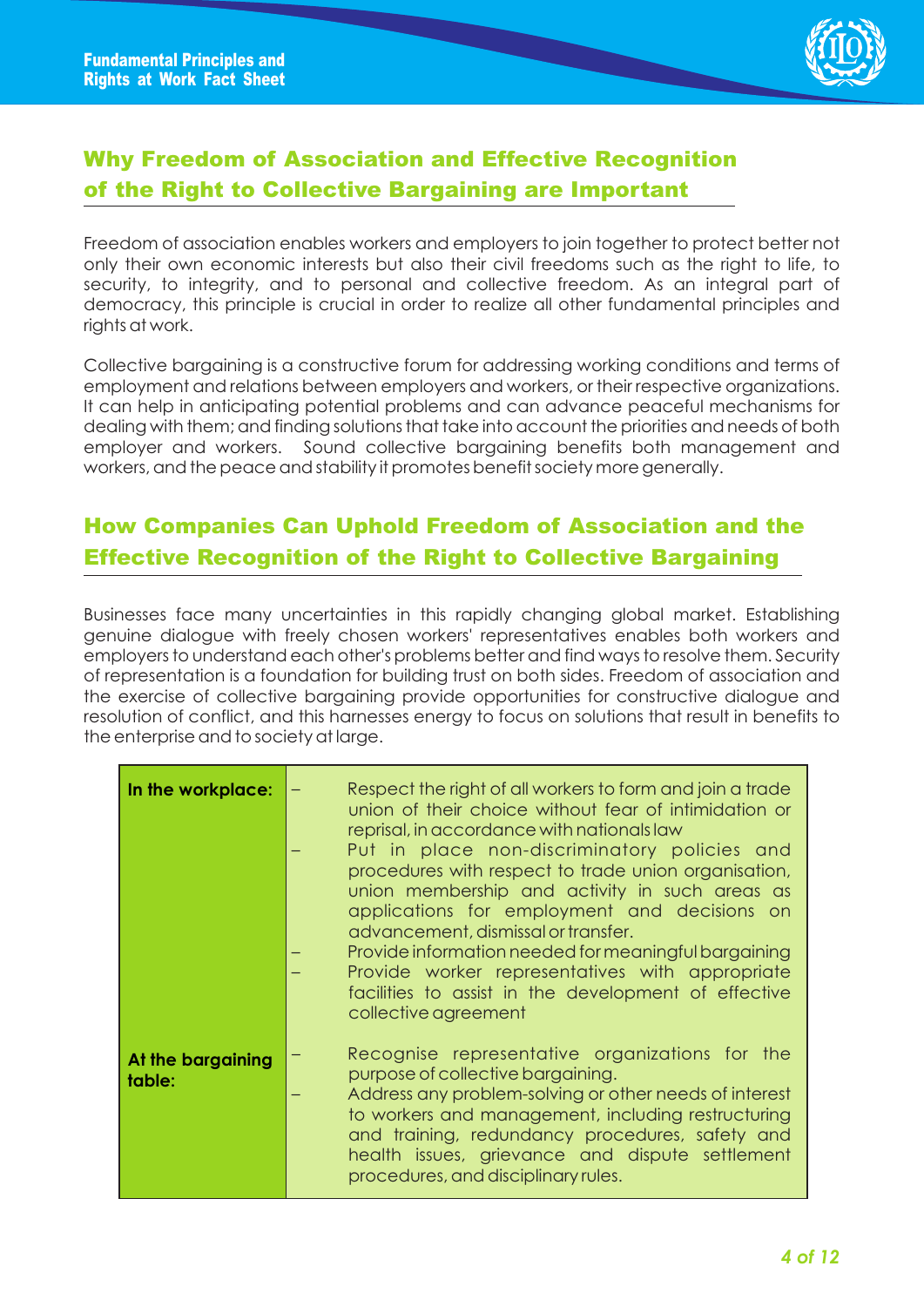

|                                      | Take into account the role and function of the<br>representative national employers' organizations                                                                                                                                                                                                                            |
|--------------------------------------|-------------------------------------------------------------------------------------------------------------------------------------------------------------------------------------------------------------------------------------------------------------------------------------------------------------------------------|
| In the<br>community of<br>operation: | Take steps to improve the climate in labour-<br>management relations, especially in those countries<br>without an adequate institutional and legal framework<br>for recognizing trade unions and for collective<br>bargaining.<br>Take steps to preserve the safety and confidentiality of<br>trade unions and their leaders. |

## Forced Labour

Forced or compulsory labour is any work or service that is extracted from any person under the menace of any penalty, and for which that person has not offered himself or herself voluntarily. Providing wages or other compensation to a worker does not necessarily indicate that the labour is not forced or compulsory. By right, labour should be freely given and employees should be free to leave, subject to previous notice of reasonable length.

Forced labour is a fundamental violation of human rights. It presents a challenge to virtually every country in the world. The ILO estimates that at least 12.3 million people are victims of forced labour worldwide, 80 per cent of which is exacted by private agents. Most victims receive little or no earnings, and work for long hours in extremely poor conditions, including health and safety. Forced labour is a truly global problem, also present in developed countries where it affects mainly trafficked migrant workers. It affects men, women and also children who represent at least 40 per cent of all victims.

Labour exploitation can occur in many forms. But forced labour (to use a short comprehensive term) is something quite distinct. It occurs where work or service is exacted by the State or individuals who have the will and power to threaten workers with severe deprivations, such as withholding food or land or wages, physical violence or sexual abuse, restricting peoples' movements or locking them up.

While companies operating legally do not normally employ such practices, forced labour can become associated with enterprises through their business links with others, including contractors and suppliers. As a result, all managers should be aware of the forms and causes of forced labour, as well as how it might occur in different industries.

Both the state and private agents have been implicated in the use of forced labour. Stateimposed forced labour includes certain forms of compulsory participation in public works, and the imposition of forced labour for ideological or political purposes. Circumstances, such as when prisoners are linked to commercial activities without their free consent, are the object of serious debates.

Slavery, bonded labour or debt-bondage, and different forms of coercion in employment involve forced labour exploitation by private agents. Employers need to be aware that forced labour can be connected to different practices, such as those listed in the box below.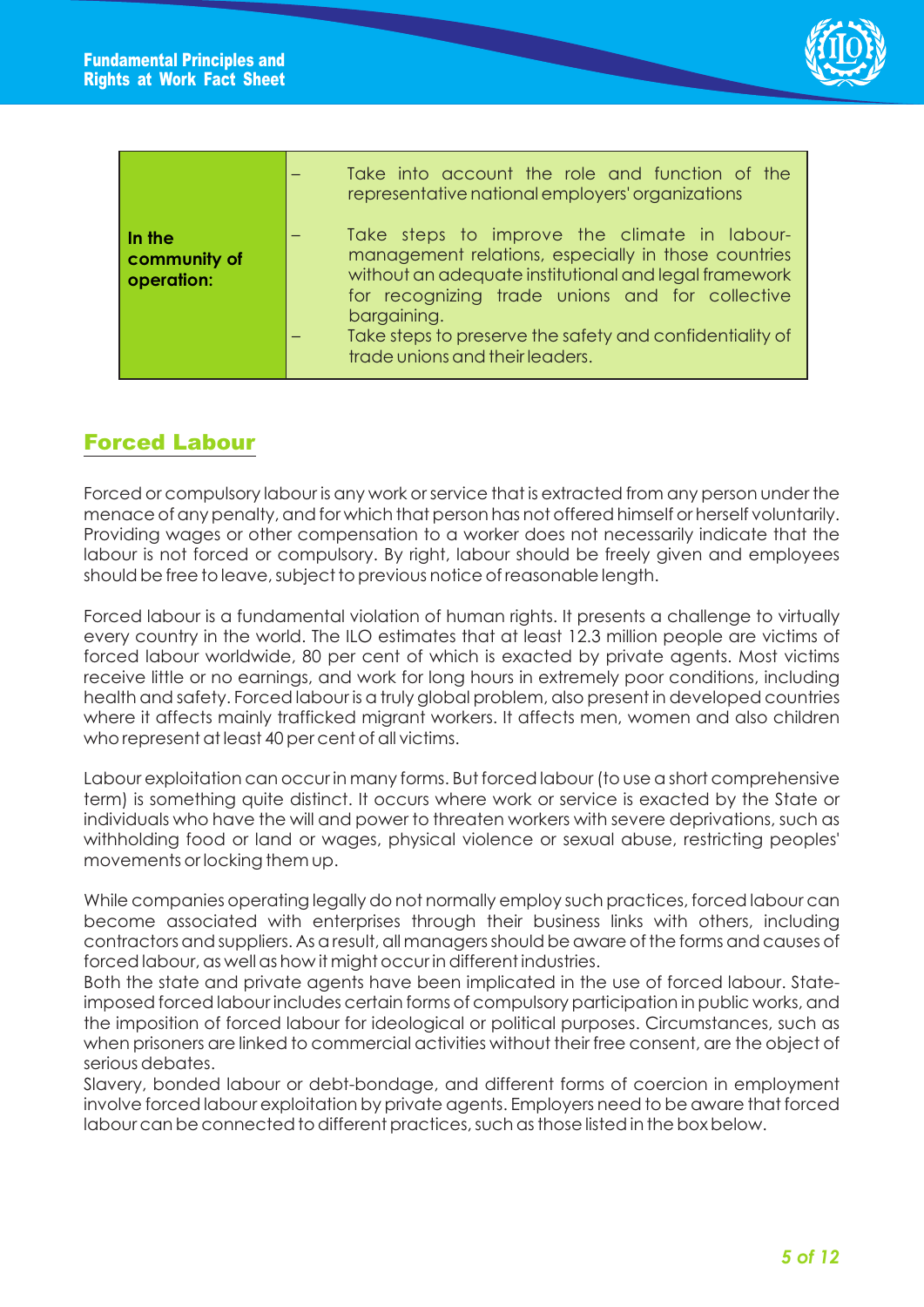

# How Companies Can Contribute to the Elimination of Forced Labour

Understanding the causes of forced labour is the first step towards taking action against it. The following table can help companies identify force labour in practice.

| <b>Identifying Forced Labour in Practice</b>                                                                                                                                                                                                                                                                                                                                                                                                                                                                                                                                                                                                                                                                                                                                                                                                                     |                                                                                                                                                                                                                                                                                                                                                                                                                                                                                               |  |
|------------------------------------------------------------------------------------------------------------------------------------------------------------------------------------------------------------------------------------------------------------------------------------------------------------------------------------------------------------------------------------------------------------------------------------------------------------------------------------------------------------------------------------------------------------------------------------------------------------------------------------------------------------------------------------------------------------------------------------------------------------------------------------------------------------------------------------------------------------------|-----------------------------------------------------------------------------------------------------------------------------------------------------------------------------------------------------------------------------------------------------------------------------------------------------------------------------------------------------------------------------------------------------------------------------------------------------------------------------------------------|--|
| Lack of consent to work<br><b>AND</b><br>(the "route into" forced labour)                                                                                                                                                                                                                                                                                                                                                                                                                                                                                                                                                                                                                                                                                                                                                                                        | <b>Menace of a penalty</b><br>(the means of keeping someone in<br>forced labour)                                                                                                                                                                                                                                                                                                                                                                                                              |  |
| Birth/descent into "slave" or bonded<br>status<br>$\bullet$<br>Physical abduction or kidnapping<br>Sale of person into the ownership of<br>$\bullet$<br>another<br>$\bullet$<br>Physical confinement in the work<br>location - in prison or in private<br>$\bullet$<br>detention<br>$\bullet$<br>Psychological compulsion, i.e. an<br>order to work, backed up by a<br>$\bullet$<br>credible threat of a penalty for non-<br>$\bullet$<br>compliance<br>Induced indebtedness (by falsification<br>$\bullet$<br>of accounts, inflated prices, reduced<br>$\bullet$<br>value of goods or services produced,<br>excessive interest charges, etc.)<br>Deception or false promises about<br>$\bullet$<br>types and terms of work<br>Withholding and non-payment of<br>wages<br>Retention of identity documents or<br>$\bullet$<br>other valuable personal possessions | Physical violence against worker or<br>family or close associates<br>Sexual violence<br>Imprisonment or other physical<br>confinement<br><b>Financial penalties</b><br>Denunciation to authorities (police,<br>immigration, etc.) and deportation<br>Exclusion from future employment<br>Exclusion from community and social<br>life<br>Removal of rights or privileges<br>Deprivation of food, shelter or other<br>necessities<br>Shift to worst working conditions<br>Loss of social status |  |

Forced labour is for the most part rooted in poverty, inequality, and discrimination. However, in some parts of the world, it derives from political factors. For users of this reference guide, most likely, the abuse will be indirect through business relationships such as suppliers and their subcontractors and will require the exercise of due diligence in managing these relationships.

Taking action to eradicate forced labour requires a comprehensive set of interventions to address not only the needs of individual forced labourers but also the needs of their families. When forced labour is identified, these individuals should be removed and facilities and services should be provided to enable them to have adequate alternatives.

In general, a combination of workplace and community actions is needed to help ensure the eradication of forced labour practices.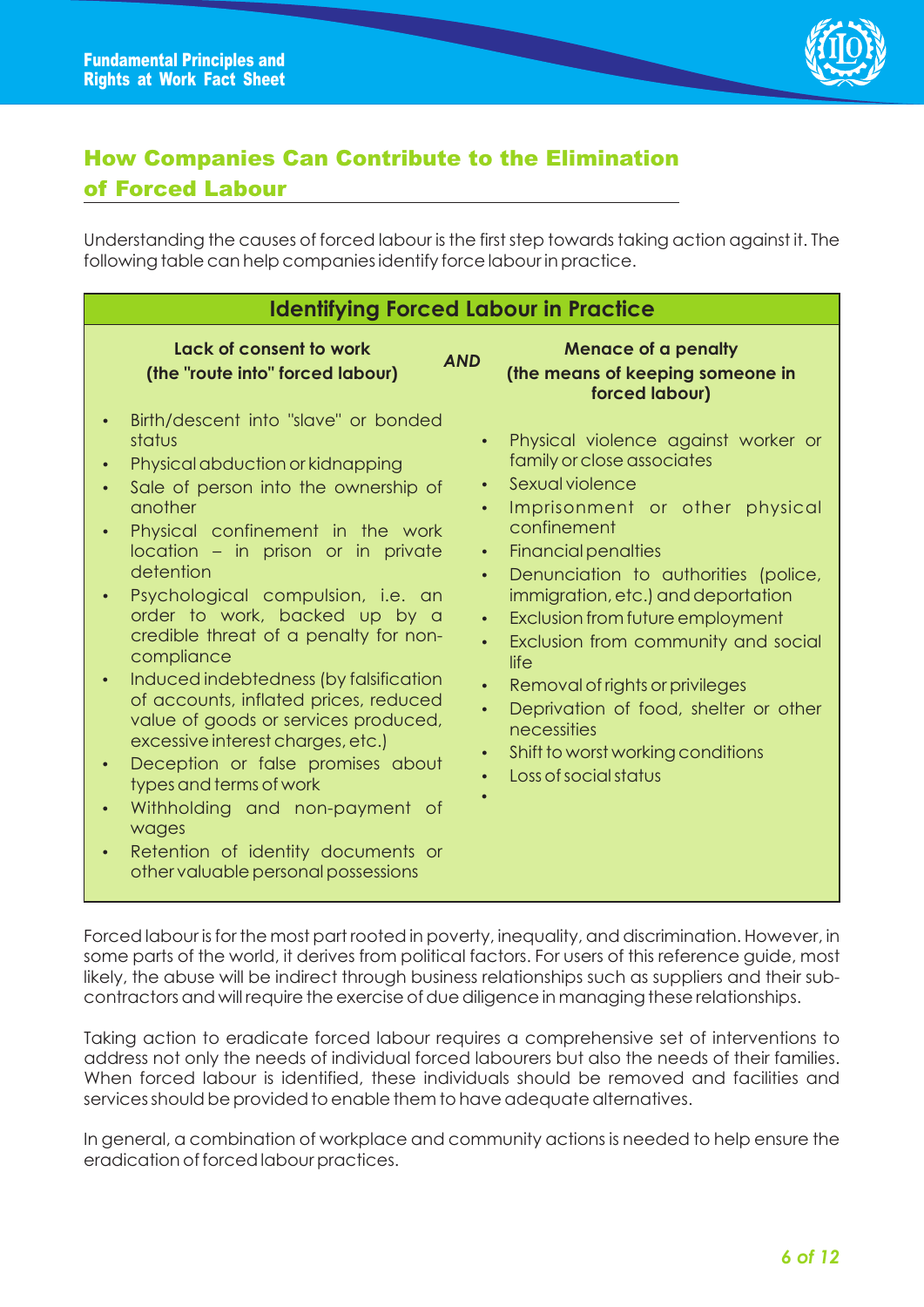

| In the workplace:                | Adhere to forced labour provisions of national laws and<br>regulations, and where national law is insufficient, take<br>account of international standards.<br>Within company operations and dealings with other<br>-<br>businesses, ensure that employment contracts are provided<br>to all employees stating the terms and conditions of service,<br>the voluntary nature of employment, the freedom to leave<br>(including the appropriate procedures) and any penalties<br>that may be associated with a departure or cessation of<br>work.<br>Institute policies and procedures to prohibit the requirement<br>-<br>that workers lodge financial deposits with the company.<br>Encourage managers to review box 4 and take action as<br>-<br>appropriate.<br>If forced labour is found within your sphere of influence,<br>provide for the removal of such workers from the workplace<br>with adequate services. To the extent possible, assist workers<br>access to viable alternatives.<br>Exercise due diligence in dealings with other businesses.                                                                                                                                                                                                                        |
|----------------------------------|------------------------------------------------------------------------------------------------------------------------------------------------------------------------------------------------------------------------------------------------------------------------------------------------------------------------------------------------------------------------------------------------------------------------------------------------------------------------------------------------------------------------------------------------------------------------------------------------------------------------------------------------------------------------------------------------------------------------------------------------------------------------------------------------------------------------------------------------------------------------------------------------------------------------------------------------------------------------------------------------------------------------------------------------------------------------------------------------------------------------------------------------------------------------------------------------------------------------------------------------------------------------------------|
| In the community<br>of operation | Companies may also wish to contribute, where possible, to<br>—<br>broader community efforts to eliminate forced labour and<br>help workers freed from forced labour to find freely chosen<br>work.<br>Work in partnership with other companies, sectoral<br>associations and employers' organisations to develop an<br>industry-wide approach to address the issue, and build<br>bridges with stakeholders such as workers' organisations, law<br>enforcement authorities, labour inspectorates and others.<br>Establish or participate in a task force or committee on forced<br>labour in your representative employers' organisation at<br>local, state or national level.<br>Support development of a National Action Plan against<br>forced labour as part of key policy and institutional<br>mechanisms to combat forced labour at national level.<br>Within your sphere of influence, participate in prevention and<br>re-integration programmes for former victims of forced<br>labour by providing skills development and job training<br>opportunities.<br>Where possible, participate in national and international<br>programmes, including media campaigns, and co-ordinate<br>with local and national authorities, workers' organisations and<br>other stakeholders. |

### Child Labour

ILO conventions (Minimum Age Convention No. 138 and the Worst Forms of Child Labour Convention No. 182) provide the framework for national law to prescribe a minimum age for admission to employment or work that must not be less than the age for completing compulsory schooling, and in any case not less than 15 years. Lower ages are permitted for transitional periods - generally in countries where economic and educational facilities are less well-developed the minimum age is 14 years and 12 years for 'light work'. On the other hand the minimum age for hazardous work is higher at 18 years for all countries.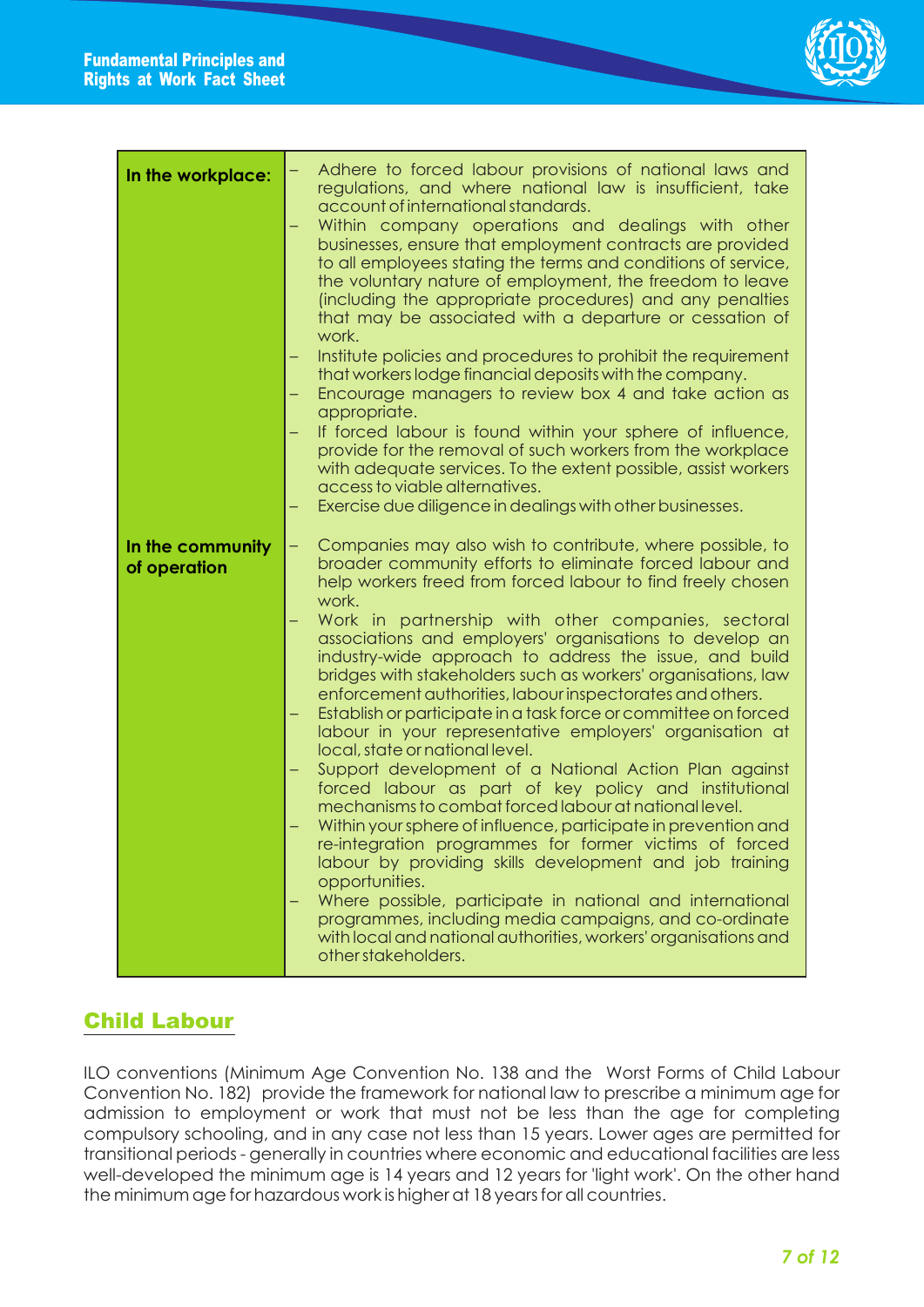

| <b>Minimum Age for Admission to Employment or Work</b> |                            |                      |
|--------------------------------------------------------|----------------------------|----------------------|
|                                                        | <b>Developed Countries</b> | Developing countries |
| <b>Regular Work</b>                                    | 15 years                   | 14 years             |
| Hazardous Work                                         | 18 years                   | 18 years             |
| Light work                                             | 13 years                   | 12 years             |

The term "child labour" should not be confused with "youth employment" or "student work". Child labour is a form of exploitation that is a violation of a human right. It is recognized and defined by international instruments. It is the declared policy of the international community and of almost all governments to abolish child labour.

There are certain types of child labour, as categorised in ILO convention 182, which call for governments to take urgent and immediate action when undertaken by children under the age of 18 years. They are:

- all forms of slavery this includes the trafficking of children, debt bondage, forced and compulsory labour, and the use of children in armed conflict;
- the use, procuring or offering of a child for prostitution, for the production of pornography or for pornographic purposes;
- the use, procuring or offering of a child for illicit activities, in particular the production and trafficking of drugs; and
- work which is likely to harm the health, safety or morals of the child as a consequence of its nature or the circumstances under which it is carried out.

Companies should make efforts to eliminate all forms of child labour. Efforts to eliminate the worst forms of child labour should not be used to justify other forms of child labour.

#### Why Companies Should be Concerned About Child Labour

Child labour damages a child's physical, social, mental, psychological and spiritual development. Child labour deprives children of their childhood and their dignity. They are deprived of an education and may be separated from their families. Children who do not complete their basic education are likely to remain illiterate and never acquire the skills needed to get a job and contribute to the development of a modern economy. Consequently child labour results in under-skilled, unqualified workers and jeopardises future improvements of skills in the workforce.

Children enjoy human rights no less than adults. However, by virtue of their age and the very fact that they are still growing and gaining knowledge and experience, they have some distinct rights as children. These rights include protection from economic exploitation and work that may be dangerous to their health, safety or morals that hinder their development or impede their access to education. The complexity of the issue of child labour means that companies need to address the issue sensitively, and not take action which may force working children into more exploitative forms of work. Nevertheless, as Principle 5 states, the goal of all companies should be the abolition of child labour within their sphere of influence.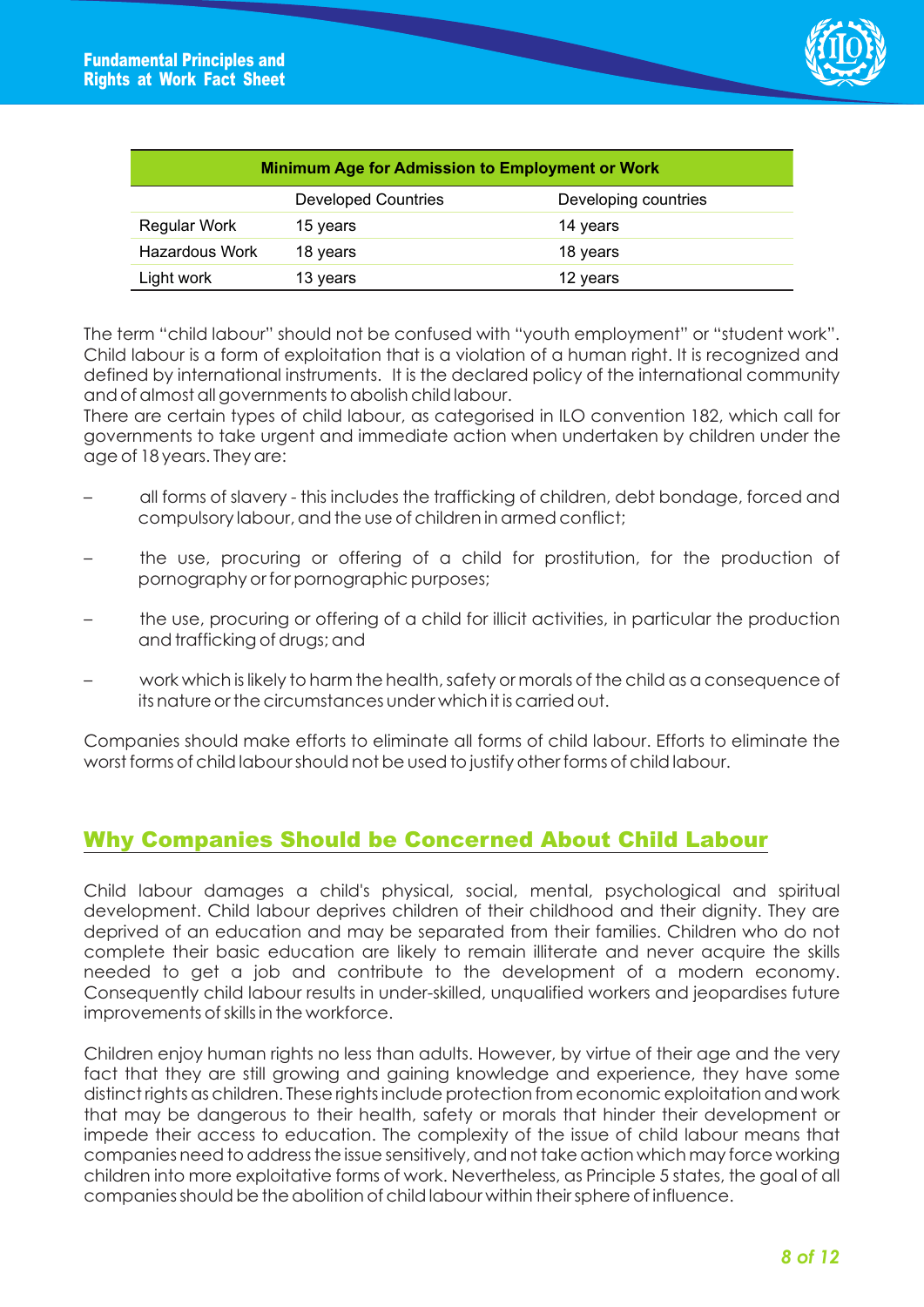

Association with child labour will likely damage a company's reputation.This is true in the case of transnational companies who have extensive supply and service chains, where the economic exploitation of children, even by a business partner, can damage a brand image and have strong repercussions on profit and stock value.

# What Companies Can Do to Uphold the Effective Abolition of Child Labour

Child labour should be a concern for every company. It is a serious issue today in many developing countries; but it also exists less visibly in developed, industrialised countries where it occurs for example in some immigrant communities.

Developing an awareness and understanding of the causes and consequences of child labour is the first step that a company can take toward action against child labour. This means identifying the issues and determining whether or not child labour is a problem within the business. Companies sourcing in specific industry sectors with geographically distant supply chains need to be particularly vigilant. Part of conducting due diligence should include review of ILO and other research to be aware of sectors prone to child labour problems in areas where a company operates.

| In the workplace:           | Adhere to minimum age provisions of national labour laws<br>$-$<br>and regulations and, where national law is insufficient,<br>take account of international standards.<br>Use adequate and verifiable mechanisms for age<br>verification.<br>When children below the legal working age are found in<br>the workplace, take measures to remove them from work.<br>To the extent possible, help the child removed from<br>workplace and his/her family to access adequate services<br>and viable alternatives<br>Exercise influence on subcontractors, suppliers and other<br>$\qquad \qquad -$<br>business affiliates to combat child labour.                                                                                                                                                                                                                                                          |
|-----------------------------|--------------------------------------------------------------------------------------------------------------------------------------------------------------------------------------------------------------------------------------------------------------------------------------------------------------------------------------------------------------------------------------------------------------------------------------------------------------------------------------------------------------------------------------------------------------------------------------------------------------------------------------------------------------------------------------------------------------------------------------------------------------------------------------------------------------------------------------------------------------------------------------------------------|
| At the bargaining<br>table: | Companies may also wish to contribute, where possible, to<br>$\qquad \qquad -$<br>broader community efforts to eliminate child labour and<br>help children removed from work to find have access to<br>quality education and social protection.<br>Work in partnership with other companies, sectoral<br>associations and employers' organisations to develop an<br>industry-wide approach to address the issue, and build<br>bridges with stakeholders such as workers' organisations,<br>law enforcement authorities, labour inspectorates and<br>others.<br>Establish or participate in a task force or committee on<br>child labour in your representative employers' organisation<br>at local, state or national level.<br>Support development of a National Action Plan against<br>child labour as part of key policy and institutional<br>mechanisms to combat forced labour at national level. |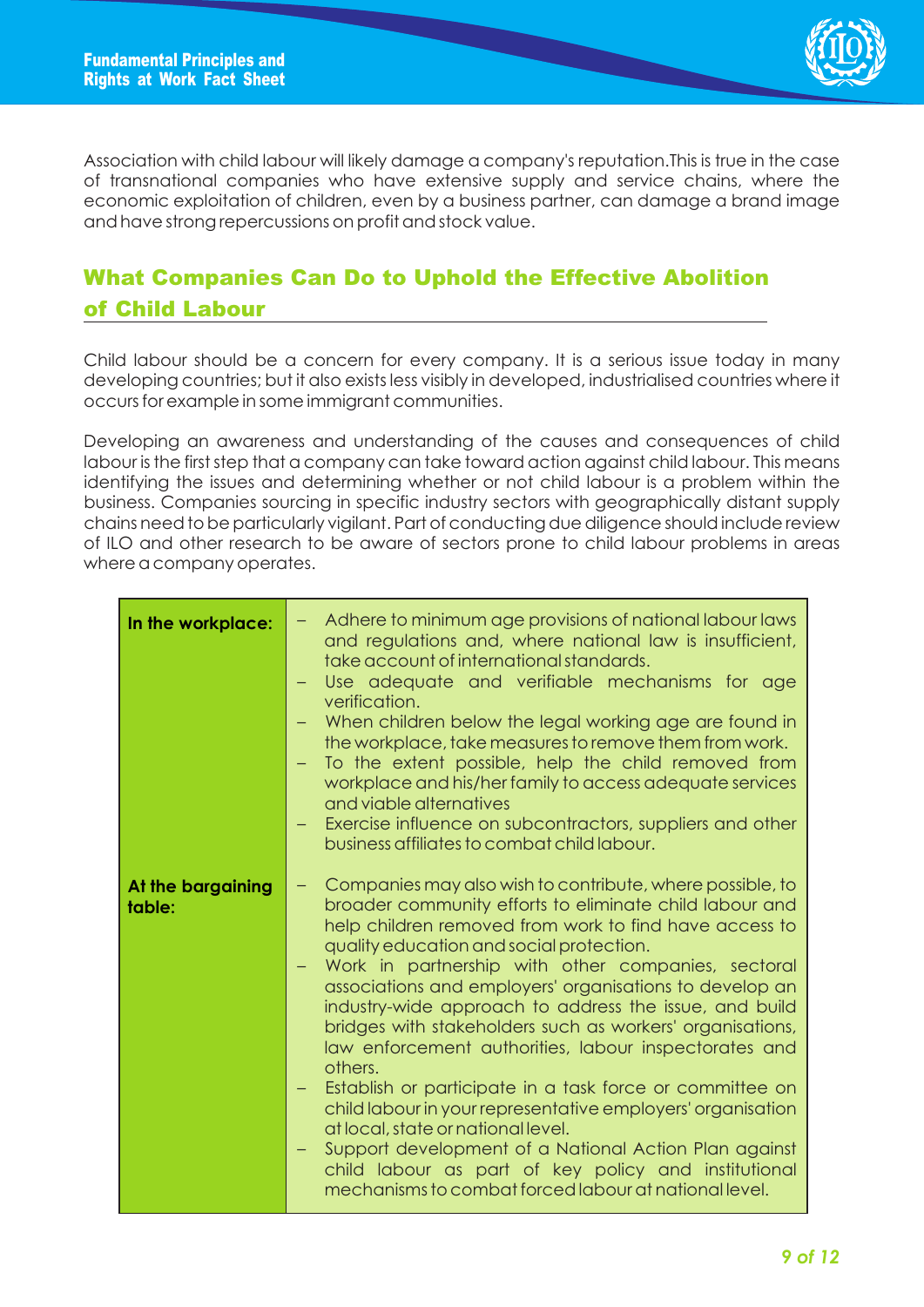

| Within your sphere of influence, participate in prevention  |
|-------------------------------------------------------------|
| and re-integration programmes for former child labourers    |
| by providing skills development and job training            |
| opportunities.                                              |
| - Where possible, participate in national and international |
|                                                             |

programmes, including media campaigns, and coordinate with local and national authorities, workers' organisations and other stakeholders.

#### Discrimination in Respect of Employment and Occupation

Discrimination in employment and occupation occurs when a potential candidate is treated differently or less favourably because of characteristics that are not related to his/her merit or the inherent requirements of the job. These characteristics commonly include in national law: race, colour, sex, religion, political opinion, national extraction or social origin. In addition some countries have extended protection to other areas to include sexual orientation and HIV and AIDS.

However, Principle 6 allows companies to consider additional grounds where discrimination in employment and occupation may arise. Companies should also familiarize themselves with grounds prohibited under national legislation.

Discrimination can arise in a variety of work-related activities. These include access to employment, particular occupations, promotions, and training and vocational guidance. Moreover, it can occur with respect to the terms and conditions of the employment, such as:

- recruitment,
- remuneration,
- hours of work and rest, paid holidays,
- maternity protection
- security of tenure
- job assignments
- performance assessment and advancement
- training opportunities
- job prospects
- social security, and
- occupational safety and health

In some countries additional issues for discrimination in the workplace, such as age and HIV status, are growing in importance. It is also important to realize that discrimination at work arises in a range of settings, and can be a problem in a rural agricultural business or in a high technology city-based business.

Discrimination can take many forms. It may be direct when, for example, laws or rules explicitly limit a person's access to employment. However, most discrimination is indirect and arises informally through attitudes and behaviour. Some forms of discrimination may even have cultural roots.

Non-discrimination simply means that employees are selected on the basis of their suitability to do the job and that there is no distinction, exclusion or preference made on other grounds. Employees who experience discrimination at work are denied opportunities and have their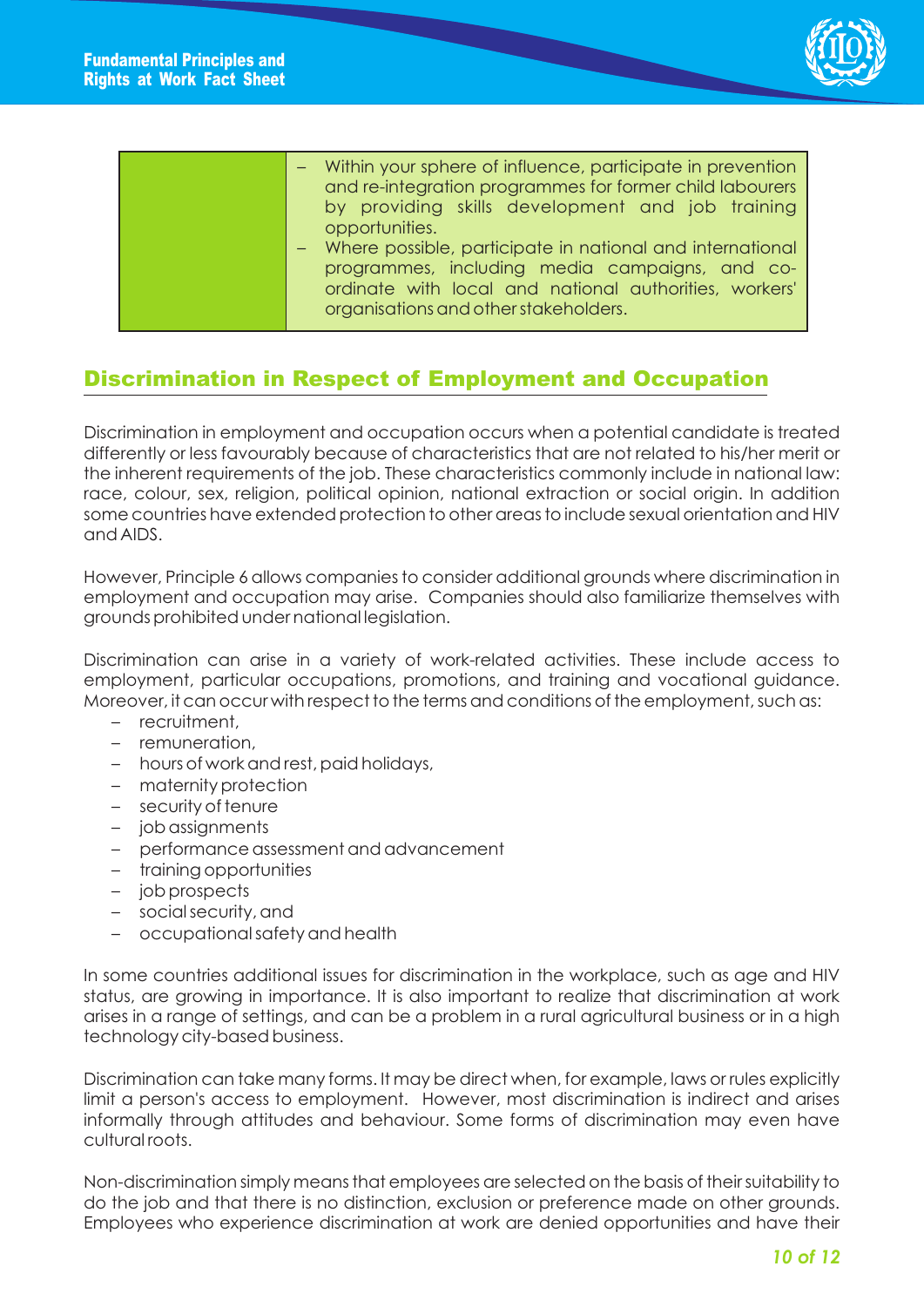

basic human rights infringed. This affects the individual concerned and negatively influences the greater contribution that they might make to society.

The workplace is a strategic entry point for freeing society from discrimination. Combating discrimination at the workplace can help reduce disadvantages, such as in education, resulting from inequity that people may have suffered at earlier stages in life. When the workplace brings together workers of different races, sexes and ages, for example, and treats them equally, it helps build a sense of common purpose. By doing so it defuses stereotypes and prejudices that are at the heart of discrimination.

Effective avenues are needed to permit meaningful challenges to discrimination when it occurs. ILO principles fix minimum thresholds. National laws and practices may well be broader and include more comprehensive approaches for the elimination of discrimination at work.

# What Companies Can Do to Eliminate Discrimination in Respect of Employment and Occupation

From a business point of view discrimination does not make sense. It leads to social tensions that are potentially disruptive to the business environment within the company and in society. A company that uses discriminatory practices in employment and occupation denies itself access to talents from a wider pool of skills and competencies. The hurt and resentment generated by discrimination will affect the performance of individuals and teams in the company. Discriminatory practices result in missed opportunities for development of skills and infrastructure to strengthen competitiveness in the national and global economy. Finally discrimination can damage a company's reputation, potentially affecting profits and stock value.

First and foremost, companies need to respect all relevant local and national laws. Any company introducing measures to promote equality needs to be aware of the diversities of language, culture and family circumstances that may exist in the workforce. Managers and supervisory staff, in particular, should seek to develop an understanding of the different types of discrimination and how it can affect the workforce.

| In the workplace: | Institute company policies and procedures which make                                                          |
|-------------------|---------------------------------------------------------------------------------------------------------------|
|                   | qualifications, skill and experience the basis for the<br>recruitment, placement, training and advancement of |
|                   | staff at all levels.                                                                                          |
|                   | - Assign responsibility for equal employment issues at a high                                                 |
|                   | level, issue clear company-wide policy and procedures to                                                      |
|                   | guide equal employment practices, and link                                                                    |
|                   | advancement to desired performance in this area.                                                              |
|                   | - Provide staff training on non-discrimination policies and                                                   |
|                   | practices, including disability awareness. Reasonably                                                         |
|                   | adjust the physical environment to ensure health and                                                          |
|                   | safety for employees, customers and other visitors with<br>disabilities                                       |
|                   |                                                                                                               |